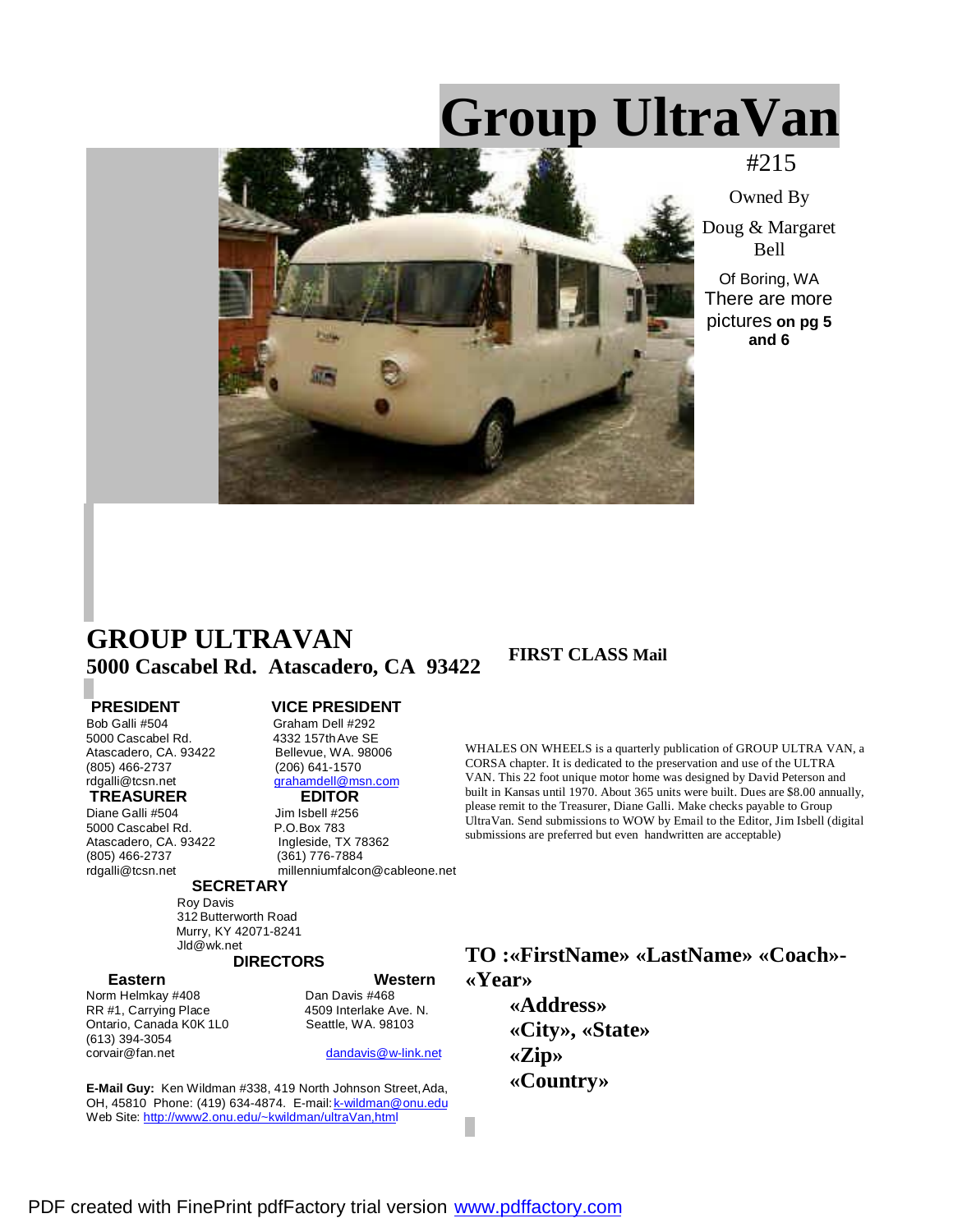#### **Whales On Wheels** Volume XXIV **Number3 What's Inside?? A Differential Dip Stick by Jim Isbell………..….2 Pixles and Ultra Vans…by Grahm Dell………...3 Minutes of the GUV Annual Meeting D.Galli….4 Resurrection of #215 by Doug Bell………..…5-6 Pipestone, You still have time to make it……...7 Tech Tips, bumpers, stripes, Fuel Tank………..8 Parts for sale Jim Craig……………………….9-10 Ultra Vans for sale………………………..………11 Your UltraVan on the Cover of WOW** Would you like to see a picture of your UltraVan on the cover of Whales on Wheels? Then send a photo with a short..or long...story. The photo should have some artistic value...or not..showing the UltraVan in a scenic location. Send your photos and story to the Editor and have your UltraVan be a star. Your 15 minutes of fame are now available right here in WOW!! PREZ SEZ

 The Corsa Convention/Group UltraVan Annual Meeting is over. It was more of a social meeting than a business meeting. We had about 12 members and another 8 interested parties at the meeting. We also had some discussion on troubleshooting a malfunctioning powerglide transmission.

 Diane and I are now touring the eastern half of the USA, and will be at the UltraVan Rally in Pipestone, Minnesota Sept. 8-13. Hope to see you there.

# Bob

**Editors Notes:**

As 20 of our members know, the email version of Whales on Wheels has been going since the first of the year and it comes with full color pictures and arrives early. I think there may be some of you out there that **haven't gotten the word yet so listen up.**

The new color version for email delivery is coming along just fine. If you have the capability to receive PDF files or DjVu files attached to your E Mail it's a perfect way to collect the WOW issues as you can save them onto a CD and have a permanent archive that is not subject to water damage or silver fish damage. With them on a CD you can search for the information you need, print only that information out and the rest stays on the CD. You could save 300 years of Whales on Wheels on ONE CD!!!! A real space saver if you intend to **live that long.**

If you are interested, but technologicaly challenged, drop me an e mail and I should be able to get you **going.**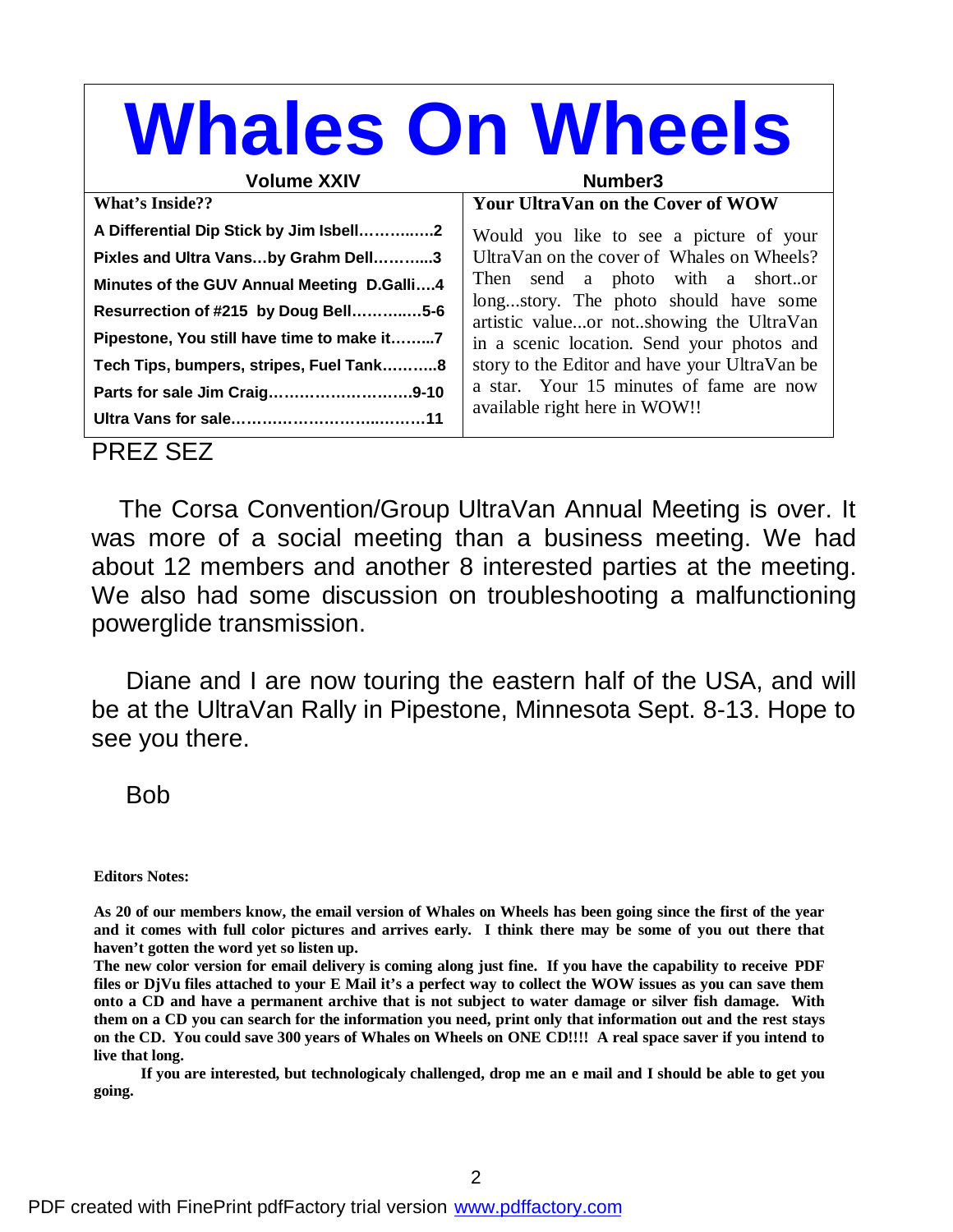#### **Differential Troubles etc.:** by Jim Isbell

**On the way to Hannibal we were 300 miles down the road when I decided to stop for some soft drinks and on the way back to the coach I noticed something drip. It was diff fluid! There was so much of it under the coach that determining the source of the leak was impossible, but there was enough to tell me we would never make it to Hannibal without a bunch of fluid being added every few hundred miles. So we elected to tuck our tails between our legs and head for home.**

**On getting home I noticed that we had actually lost very little fluid, it just looked like a lot when it was spread all over the bottom of the coach. After several short trips I determined that it was being lost at about a pint every 500 miles. This was a slow enough loss that I figured I could handle it if I had a way to add fluid to the diff once a day. But I really wanted to find the leak! So I removed the cover and checked the gasket and sealant I had used. I had been advised that the cover interface was not a pressurized interface so that I really didn't have to worry about that seal. For that reason I had used a fiber gasket and silicon sealant. But on examining the interior of the diff I realized that the large gear in the center was picking up oil and THROWING it against the forward seal and therefore, it WAS under pressure. I replaced the fiber gasket with a cork gasket. I have since learned that some diff covers even have a baffle in back of the vent to prevent that thrown oil from going out the vent!! So I resealed the cover taking a bit more care with it. The result was still less than satisfactory, it leaked, so I decided to put in a dip stick and a way to add fluid without having to remove the cover.**

**Adding a dip stick is quite easy. You need only a few brass pipe fittings and a piece of heavy galvanized wire.**

**To start the job you need to remove the diff cover. Look inside the diff and see where the gears are and where you can see the oil from the top. If it is like mine it is in an area about 2.5" back from the front on the Port side of the diff. This will put it about 1" aft of the vent and about 1.5" in from the side. Since there are apparently more than one kind diff yours may be different than mine.**

**At the spot that has been selected you will drill a hole in the cover through which you will stick a brass "ferrule to thread" adapter that is**

**used to connect copper tubing to a threaded input. The threaded end is placed down into the interior of the diff. On the other side you will screw a nut with the correct thread to hold the fitting in the cover. I used a flat star nut from a conduit housing (the only thing I had "in house" that would fit). Make sure when you drill the hole that it is inboard enough that your "nut" will not interfere with the lip of the diff housing. I didn't check but was lucky and a bit of work with a file fixed the oversight. There should be a fiber washer under the nut to seal the hole.**

**Now you need to make a dip stick. The nut that came off the ferrule fitting is now placed in a vice and a small piece of galvanized tin is soldered over the hole. Then you drill a hole in that seal in the center. The hole is the same size as the diameter of your galvanized wire. Stick the wire through the hole so that it extends about 7.5" down and about 2.25" up. Solder it in place. The top part will be bent into a ring as a handle for removing the dip stick. The bottom end is flattened with a hammer to look like an oil dip stick. You will file marks into it after installing it and determining the place you want to measure as the top of the fluid. Mine came out at 6.5" from the top of the nut. Put a home made cork gasket inside of the nut and screw the dip stick onto the fitting you installed in the cover..fairly tight. It may take a bit of adjusting to get the wire straight so that as you screw it in it wont "whip" around, hitting gears and the side of the diff. It needs to be straight so that it goes straight down to the surface of the fluid. A few measurements will tell you where the marks on the dip stick need to be. It it's too long, cut off some of it. You can add diff fluid through this hole with an oil syringe.**

**Now you can check the diff level every time you check your engine oil.**

 **It took me ANOTHER cover gasket change to stabilize the fluid level but now I can catch leaks early and add fluid as needed.**

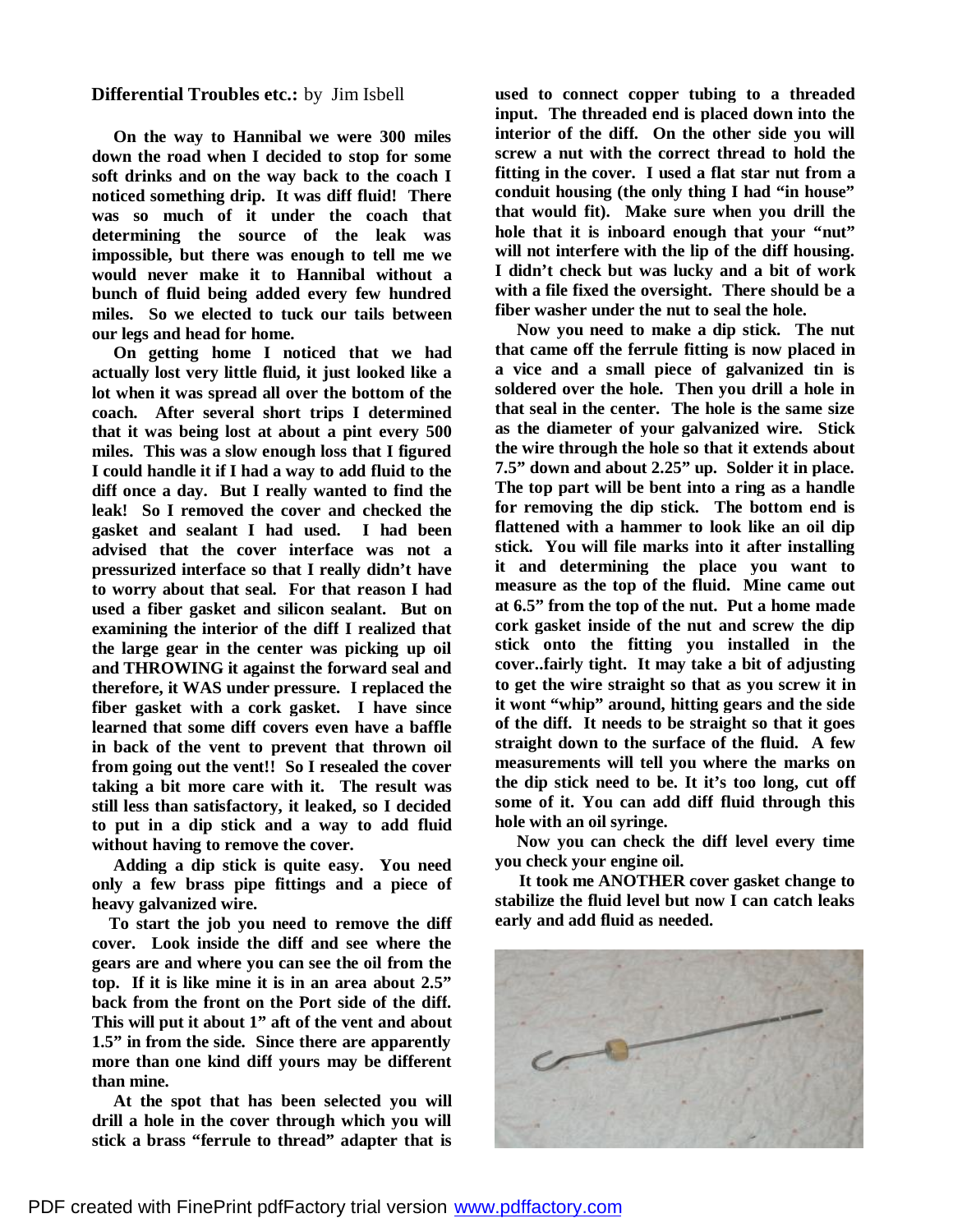#### **PIXELS and ULTRA VANS** By Graham Dell

**Digital cameras are just great for taking pictures of our Ultra Vans. But what resolution should you use? What size file should you create and in what format? Will you lose clarity if you compress the file too much? Should you use a different format and file size for pictures that are to be printed? What about pictures you intend to email or post to a web site? All good questions!**

**Let's look at resolution first. If your picture is intended to be displayed on your TV or a computer monitor, 100 pixels per inch is enough as this exceeds their resolution capability. My ink jet printer boasts 1200 dpi but printers need 4 to 5 dots to display a color, so my printer is really putting out about 240 to 300 pixels/inch.**

**A 3.5x5 picture, a convenient size that fits four to a page, requires a file 350x500 for my screen image (175,000 pixels) and 1050x1500 for my printer (1.575 mega pixels). My Canon S30 can shoot in 1600x1200 at a medium resolution setting (1.92 mega pixels). This allows me some room to crop the picture and still have enough file size to meet my printing requirement.**

**Now, what about file compression? Resolution is what your camera takes according to the setting you select. Image quality, depends on the compression used in writing the image to file. Save as a TIFF (Tagged Image File Format) or even a RAW image file format and you have all the information that your camera recorded, every pixel in the exact shade of the 16 million possible colors. Your file size is of course enormous. Save as a JPEG (Joint Photographic Experts Group) and the file is much smaller because the information is reinterpreted so that exact data is not recorded for every pixel in the image.**

**When you edit and save a TIFF or a RAW file, the total information in the file remains. Editing and saving a JPEG file compresses each time the file is saved and information is irretrievably lost each time. So the quality of the information is degrogated.**

**A GIF (Graphics Interchange Format) file is used primarily for animation. They can display a maximum of 256 colors. This format is not normally used for photos.**

 **So, what does all this mean? Simple solution is to take all your pictures at maximum resolution and save as TIFF or RAW files. Depending on your camera and storage capability, you many only be able to store a few pictures before you run out of space. For my camera, I use a medium resolution (1600x1200) and save in superfine JPEG the lowest compression format on my camera. This allows me to store 123 pictures on a 128MB card compared to only 49 in TIFF format. I can then edit the file reducing size appropriate to my end use. Of course if the pictures are only for web use, I can use small resolution and max JPEG compression storing 1355 pictures on the card.**

(Ed, Note: here are three examples of different resolution photos. As you can see there isn't a lot of difference when viewed at this size. So for general use almost any digital camera will take good snap shots even at the lowest resolution. )



800 x 436 JPEG



640 x 349 JPEG



340 x 175 JPEG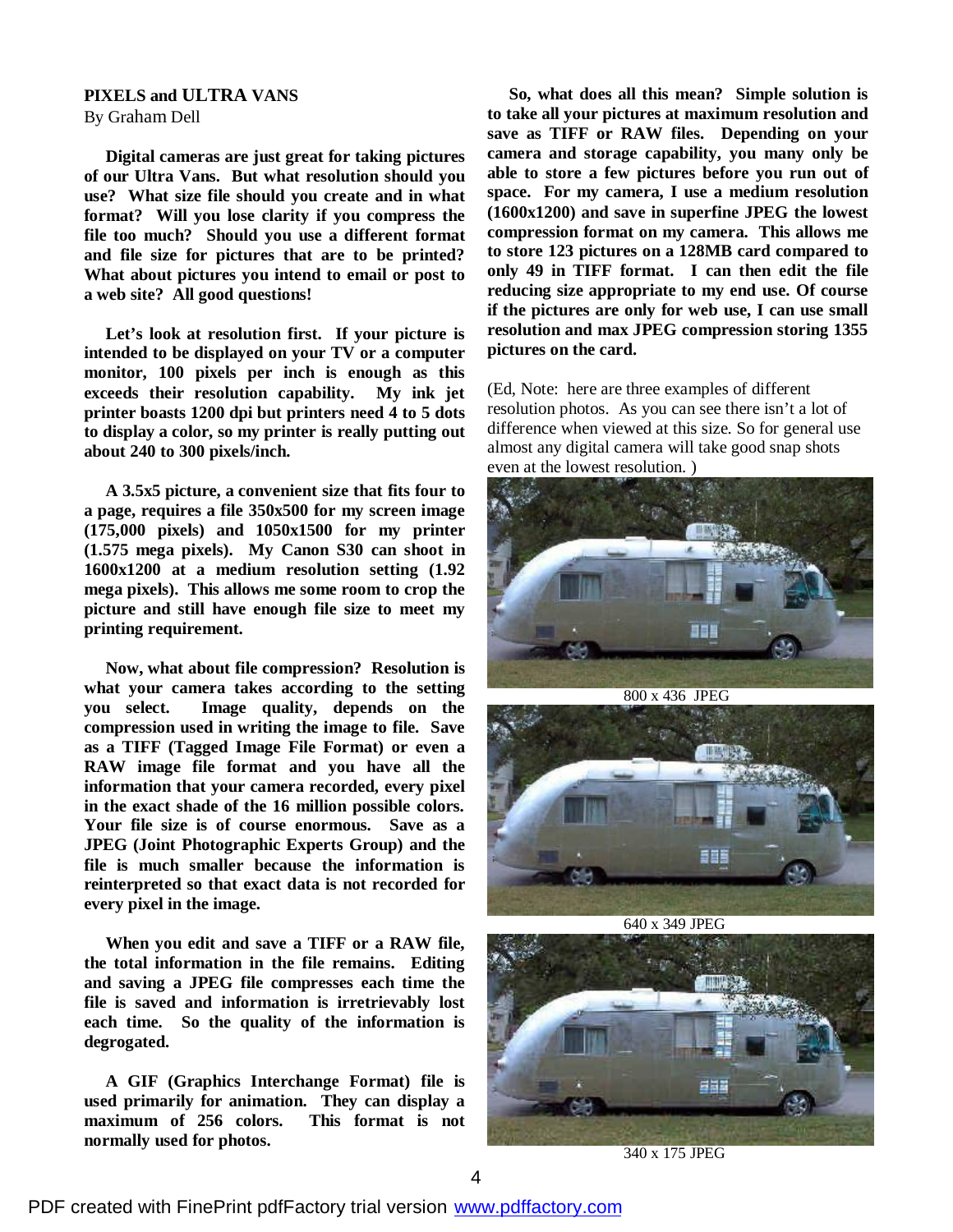# **Something for Free !!**

 **I just got an email from Walt Davison. He is offering some windows and cabinet doors and lots of Formica for FREE to a "good home" if the person will come and pick it up in Alabama.**

 **The items are, I assume, the residue from his attempts to reduce weight on Ultra Van # 366.**

 **Now this is a great deal, especially if you haven't met "Mr Lite". No, this title has nothing to do with his drinking habits. But Walt owns, perhaps, the lightest Ultra Van in the world. I assume he has removed the windows because they are heavier that the aluminum sheet to cover the holes.**

 **Anyway, Walt sent me an email that he has these items to give away if someone will come pick them up. Walt will probably next remove the windshield and install a pair (for stereo vision) of television cameras in the fiberglass above the windows after covering the opening with sheet aluminum. Then with a** TV monitor on the dash he will be able to pretend he is back IFR in a 747 from LA to Chicago. But, Walt, **if you do this you will now have to worry about more than rear end collisions…..#8-) Sure would look "Cool" though.**

 **Walt also informed me that there will be an air show and Unlimited race at Nellis AFB in Nevada on** the 15<sup>th</sup> and 16<sup>th</sup> of November so that it would be a good stop after the Fan Belt Toss. I have always wanted **to watch the Unlimited Racers going 'round the pylons.**

# **Minutes of the National Meeting of Group Ultra Van**

**Group Ultra Van Meeting CORSA 2003 National Convention Clarion Hotel - Carlisle, PA July 17, 2003 Minutes submitted by Secretary, Roy Davis**

**President Bob Galli opened the meeting at 7:00 p.m. Minutes of the previous meeting being unavailable, recollections were shared of topics discussed at that meeting.**

**Diane Galli presented the Treasurer's report as follows: opening balance \$511.28, raising dues to \$8.00 brought the balance to \$971.28, disbursals totaled \$800.20, closing balance as of May 1, 2003, \$789.75. Diane also reported that Jim Isbell is now in charge of printing "Whales on Wheels". His expenses were as follows: \$86.33 printing, \$62.00 postage and \$33.00 supplies, for a total of \$181.43. Jim Davis moved and Jack Irwin seconded that the Treasurer's report be accepted as presented; motion carried.**

**Under new business, President Galli relayed a suggestion from Graham Dell that GUV schedule a rally one week prior to the CORSA National Convention, for the purpose of providing a longer vacation period for members. Mention was also made of a suggestion by Jim Isbell for a rolling rally through the Southwest, in the Fall. Discussion followed and it was agreed that both suggestions show merit.**

**As there was no further business, Richard Jenkins suggested a tech session for the remaining time. This was met with approval and acted upon.**

**President Bob Galli adjourned the meeting at 7:55 p.m.**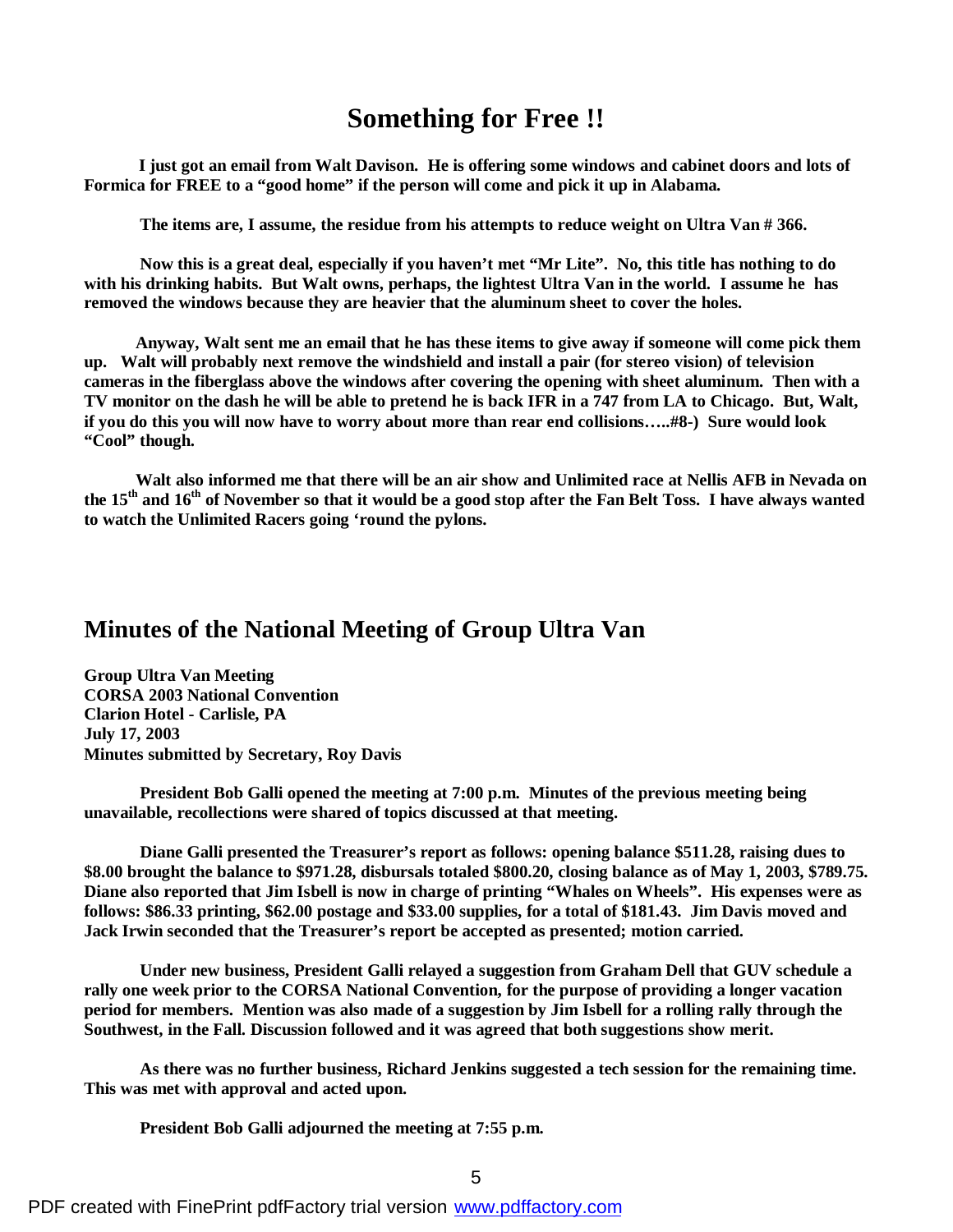

# **The Resurrection of #215**

### **By Doug Bell**

**Where do I start? I guess like most of you I have always liked to have something a little different. Fresh out of college and hardly making any money as a teacher I found a beautiful 356 Porsche convertible that I had to have. Just like the one in the movie "Bullet" with Steve McQueen. For the first year or so it sat out in the rain and was my daily driver. I began to realize that this car was worth more than this kind of treatment so I bought a Volkswagen bug as my daily car and parked the Porsche in my mom's garage. So I guess air cooled cars have been in my blood.**

**Later I became interested in Corvairs. My first Corvair was a Corsa convertible that I paid too much for. Later I bought a 64 coupe that my son and I worked on and would become his first car. I really like the Rampside pickup and eventually found one up here in the Pacific Northwest with minimal rust and 3 years later restored it.**

**I was really impressed with the way they handled, the side ramp and the driver position. My other truck friends made fun of my "toy truck" as they called it, but when they saw how easy it was to haul furniture, appliances and the like they were silenced.**

**Sometime since I became intrigued with this funny shaped mobile home that would make an occasional appearance at Corvair events. It was strange looking, but was very** **utilitarian and made great use of space. After retirement I began thinking that I would like a vehicle that I could use to make 3 to 4 day trips, sleep in and even carry some cooking gear. My first thought was a converted Greenbrier, but finally I decided that it was a wee bit small, especially if one wanted to take along a companion.**

**I actually found #215 while on a journey to check out a Greenbrier. When I saw how nice the interior had been maintained and how solid the body was, I was enticed. It then became a matter of slowly winning over my wife, who to this day is still not enthused about our "baby beluga.**

**The interior is finished in the "Cherry wood" color. The stove top, oven and refrigerator are all in very good condition and exceptionally clean. The interior had been re-carpeted as had the original seats. It has been re-wired in its recent past, to what extent I don't know, but there is a series of fuses and connections in a panel under the driver's side window. During the test drive the van it seemed to drive OK and have reasonable power even if it was a short drive with no freeway speeds. The speedometer cable broke on our first test run, later to find out it was the fitting in the grease cap. The gas gauge did not work. The tachometer seemed to read low. The transmission temp gauge did not work. The only gauge that seemed to work properly was the head temperature gauge, thank goodness. The engine idled nicely and the van seemed to shift OK, even though I was not and am still not knowledgeable about the workings of the automatic transmission.**

**When I finally did take possession of #215 in March and drove it down from the Seattle area to the Portland area things started out pretty well until she got up to temperature. I noticed she would ping on even the slightest of slopes. So I would back it off. When I came to a long and pretty good grade the head temp. went up to 400 deg. I shifted into**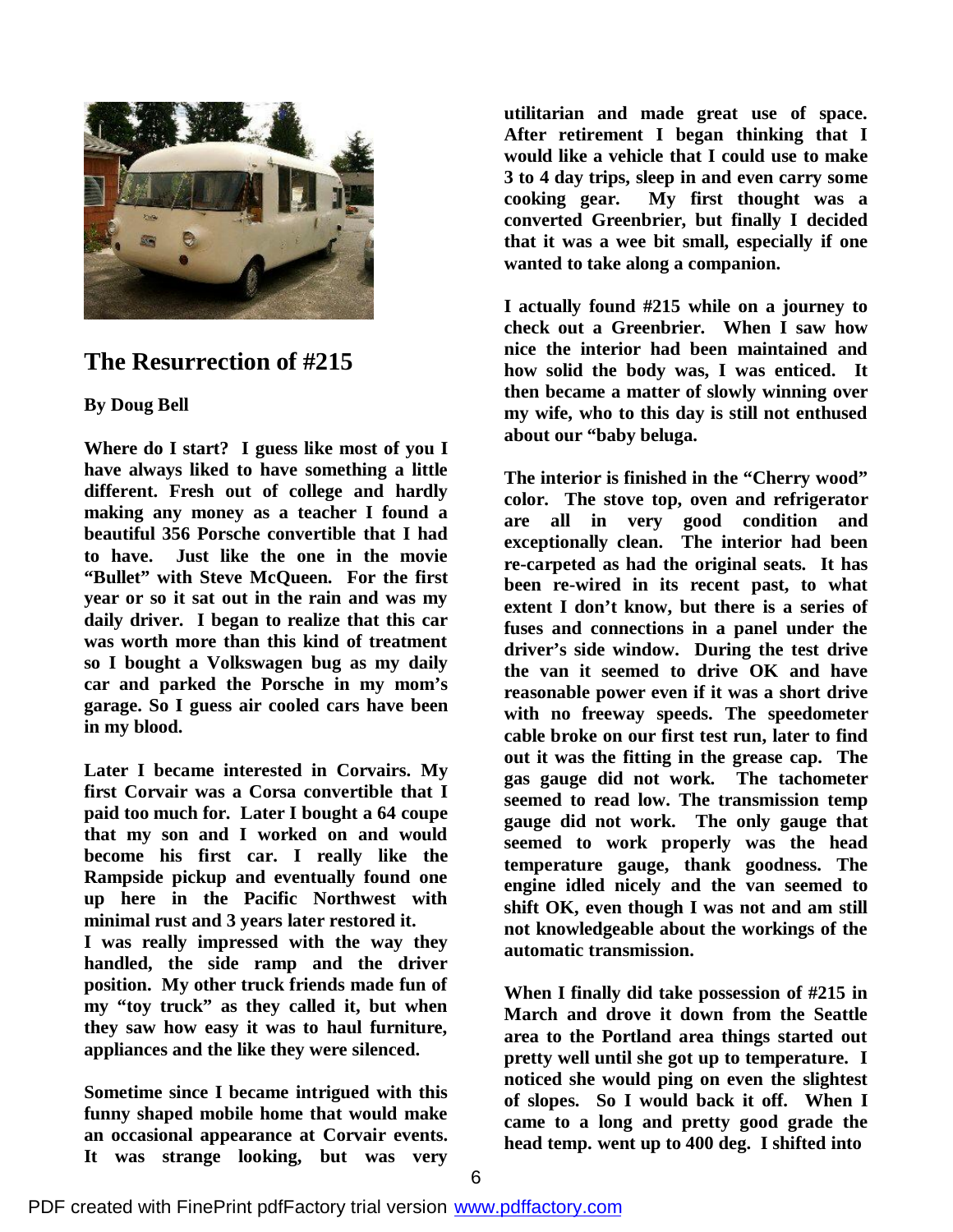**low and took my time and the temp. dropped back around near 300.**

**Somewhere out of Olympia she just wasn't running that great and I noticed that the pinging would return even with any slight acceleration. I had a friend following me in another vehicle and we pulled over onto an off-ramp and set the timing back. That seemed to help.**

**I must say on the trip to Portland I got a lot of looks. A lot of neck craning. Many people gave me the thumbs up and one person stuck his head out the passenger side and was taking a video of the Ultra Van on the road.**

**While at a gas station the UV attracted much attention, more than I cared for later because I couldn't get restarted. This starting problem has been a reoccurring problem especially when the engine has been running for a while. I now have a new starter/selenoid but have yet figured out an easy way to install it short of lowering the engine.**

**I think I found out why she ran so poorly on her maiden voyage. The distributor was lacking the cover plate over the weights and the weights had gouged a deep groove in the housing. The rotor and cap were toast and there was a fine film of metal dust and shavings spread all over the inside of the distributor. After finding a good 110hp distributor she climbs hills much better now and no longer pings.**

**My next task is to check out the propane system. The instant hot water system does not function, most likely because of a faulty diaphragm. I have yet to check on the condition of the pumps. The interior lighting both AC and DC seem to work fine.**

**We have had two occasions to spend the night in the van and have found quite comfortable using a queen size air mattress. Our next outing will be to the coast for a couple nights in late September. That will be her first test at going over some serious hills going over the Coast Range.**

**I look forward to meeting personally many of you who I have already had contact with via the internet. I also wish to thank the members of this fine group who have advised me on my numerous inquiries over the last several months. I look forward to learning much more about our unique motor homes.**

**Doug Bell #215 Boring, Oregon.**



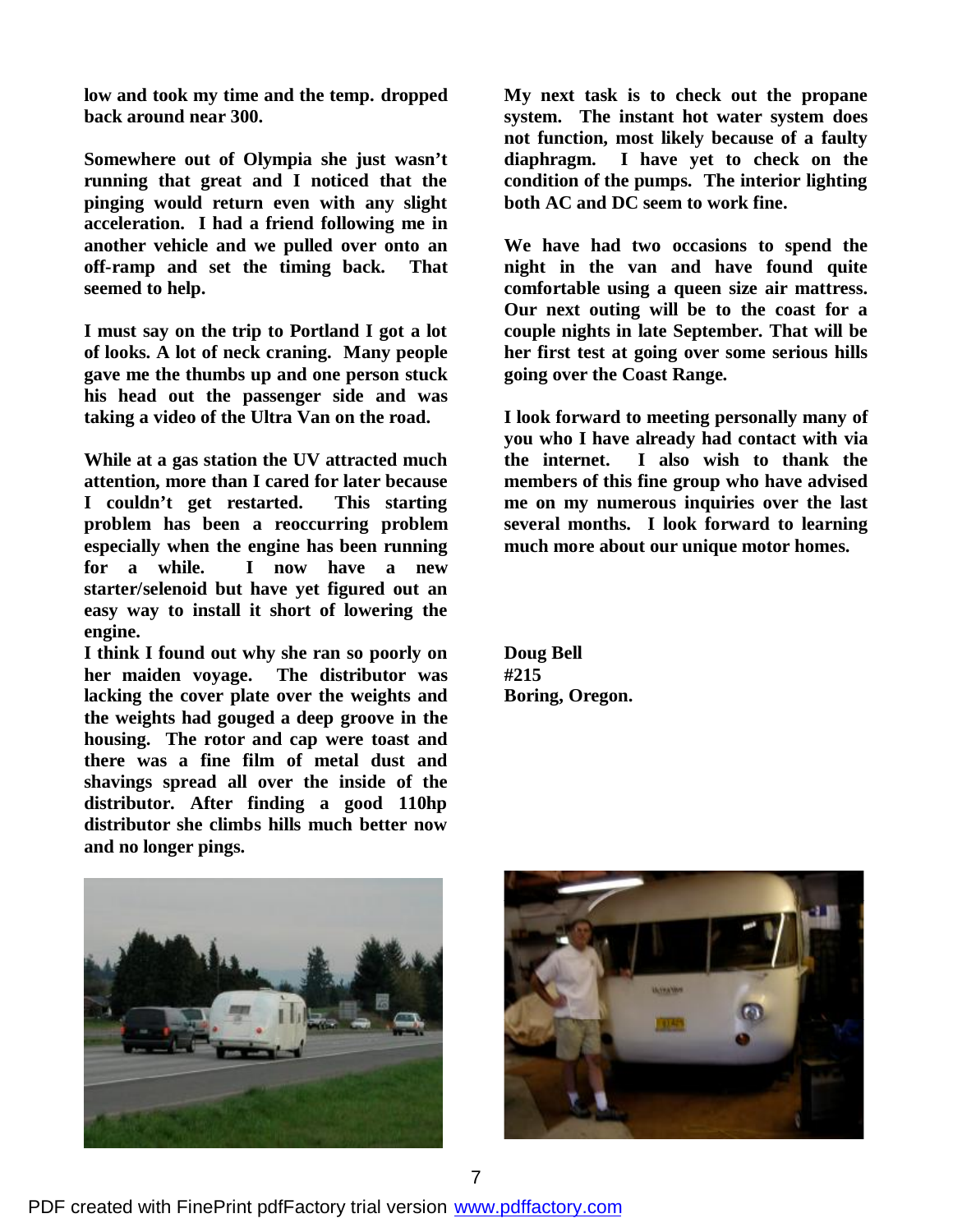# **Don't Forget the National UVMCC Convention at Pipestone!!!**

You still have time to make it if you hurry. Go out and gas up the Ultra, grab some grub on the road at the first Wall Mart and keep rolling. You only have about a week to get there but its only about three days from almost any part of the country. So get a move on.

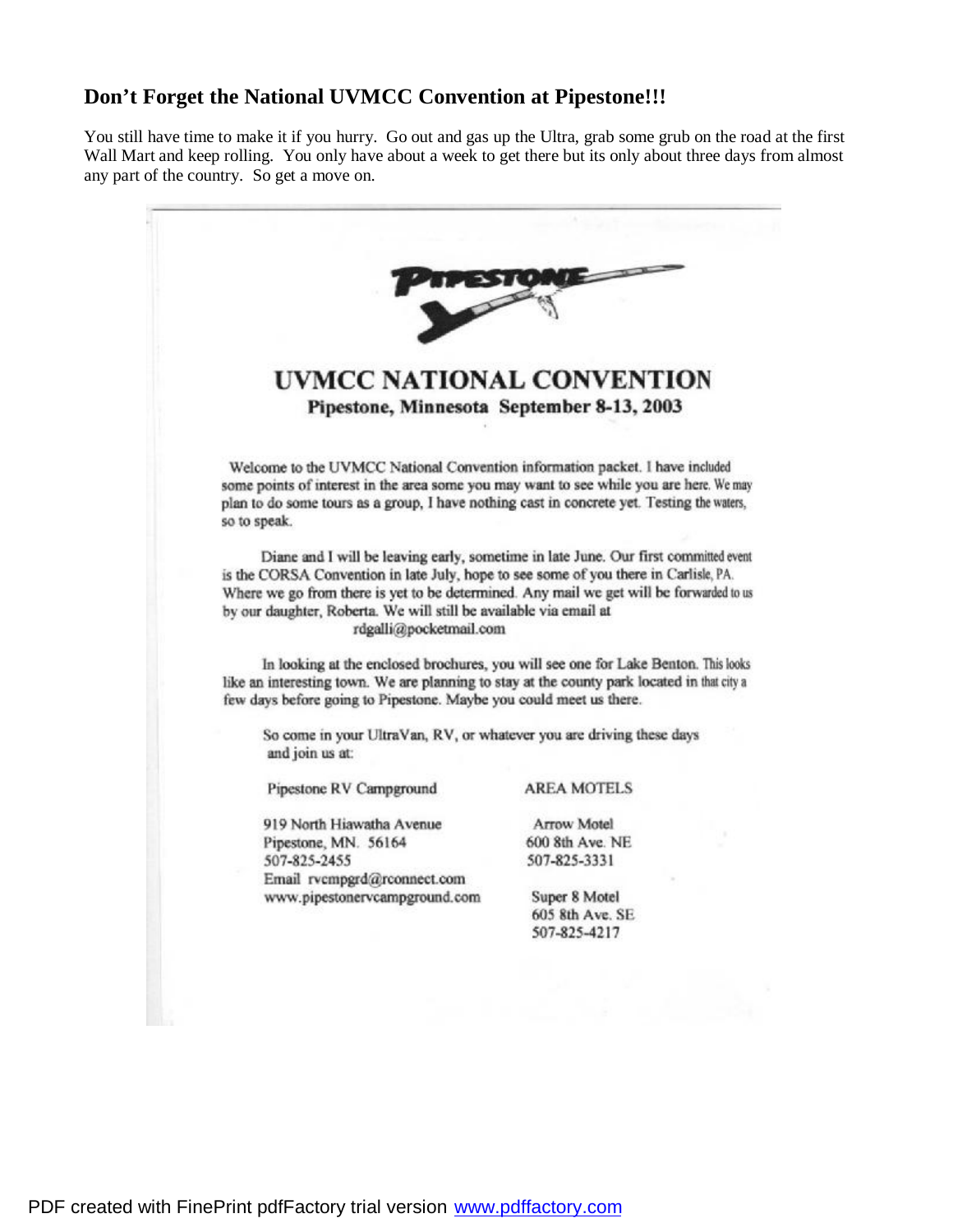# **Tech Tips:**

**1) Repairing a Fuel Tank** , from Jim Craig:

**Make your repairs, install "closed" stem pop rivets. Apply sealant to all the area of repair and rivet heads. Sealant should cover area about 3/32" thick.**

**Sealant is available from…. PRC Desoto International 5454 San Fernando Rd. Glendale CA, 91203**

This source was last utilized in 1999 so it should still be a good place to get the material. What you want **is P/N PR 1440 A-2 (Brushing type) Price is \$38 a pint.**

**When making repairs, do not apply the sealant to mating surfaces of the tank and your repair part. The** reason for this is that if you do so the sealant will be forced into the tank where it will not adhere to the bottom inside and will be a source of gas line plugging. This does not apply if you have drained, flushed the tank with water and finally flushed and sloshed with laquer thinner and allowed two days to dry the **interior.**

**2) Restoring the stripes after repainting the coach**, From Jim Isbell:

The following company sells Vinyl tape in  $1''$  x 36 yd spools. This is more than enough to re stripe the entire coach. They sell it in various colors so you can pick a contrasting color that matches your interior **or maybe the bumpers. They DO NOT have gold tape. I purchased 6 different colors so I could experiment. The price is only \$2.60 a roll! I think I will paint my bumpers a matching Garnet red.**

**Identi-Tape 83 N. Adams Street Eugene, OR 97402 www.identi-tape.com 1-541-684-8311**

**3) Painting the Urethane Foam bumpers**, From Jim Isbell

**I have found a paint that I think will do nicely on the Urethane foam bumpers. It was originally designed** as a paint to do the inside walls of a wet basement. I found it when looking for an anti fouling bottom paint for my boat. The company guaranteed it for life on the bottom of my boat and said I would never have to worry about barnacles. Fouling wipes off with a rag! Then they told me it could be painted on **foam and was highly UV resistant. So I thought of the UltraVan bumpers. The finish is smooth and can** be repainted with any color you want (important, as you will see). It is a rubber like urethane glossy finish. The product is in two parts and cures in about two hours. It is called "AR Color Coat" (but very few colors, and all drab) and is \$80 a gallon but you can buy quarts. I bought 4 gallons for the boat and **left overs will go on the new bumpers.**

 **Sani-Tred 15605 3rd Road. Plymouth, Indiana 46563 www.sanitred.com 1-574-784-3308**

**Now I will never get barnacles on the bumpers…..#8-) I will report later on the results**.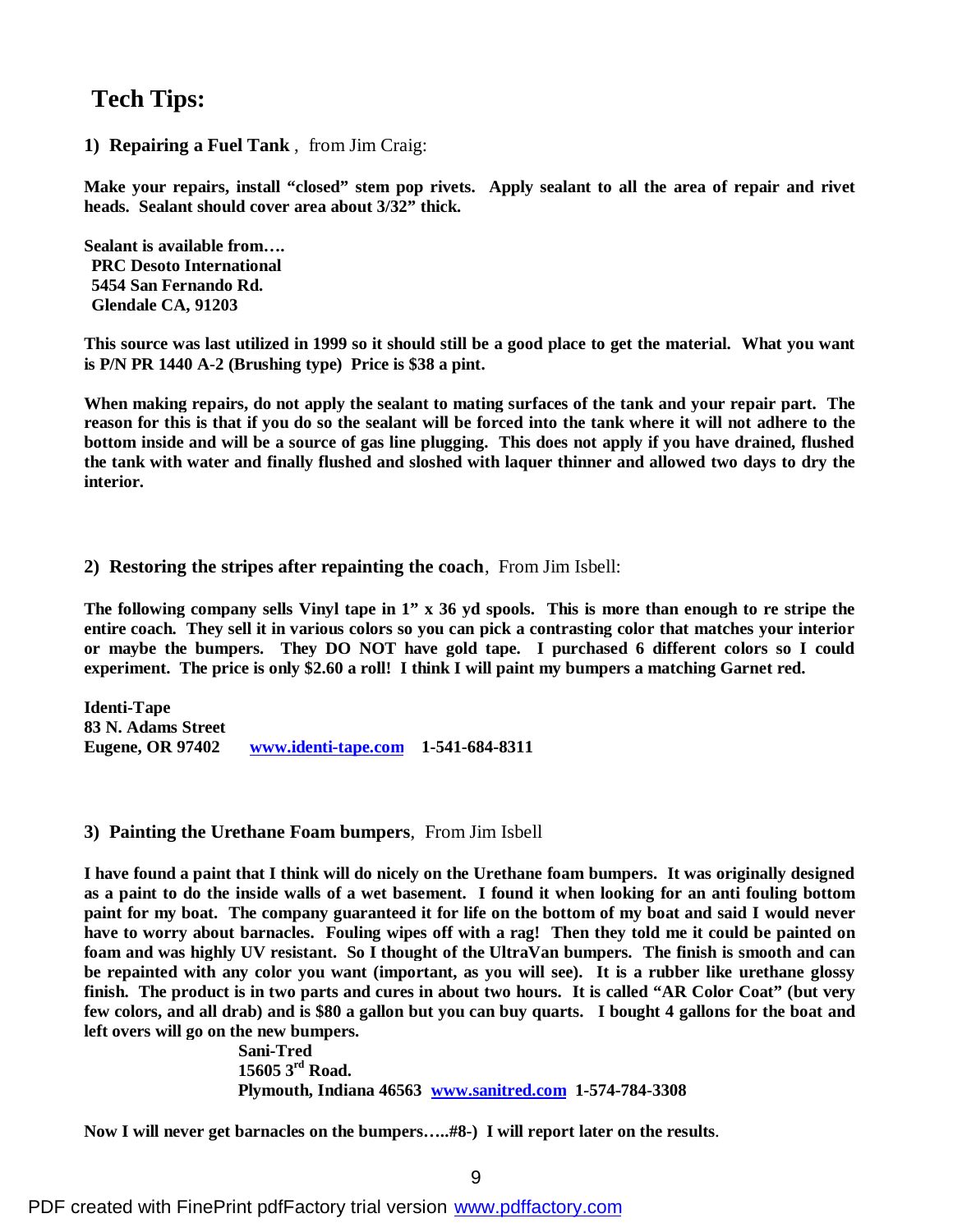#### **Parts For Sale ULTRA VAN PARTS**

**Sept 20, 2002 ( Revised June 13, 2003 )**

**Jim Craig, 760 366 9104, Email; ultravan604@tcsn.net Note; I am no longer selling Ultra Parts form Mr. Petersons stock. The parts listed below are the personal property of Jim Craig.**

#### **NEW PARTS; ( Ultra Van )**

**Note; " \* " Asterisk indicates an added part.**

| 1. 2ea. Alum. "I" beams. (top of wheel well.) 2 3/4" x 4" x 32"<br>2. 2ea. Alum. "I" beams, ( " "<br>л.<br>$\cdots$<br>" " " 12"<br>(With attaching clips)<br>(#1 & 2 make a kit to replace the orig. cast alum. beams)                                                                                                                                                                                                                                                                                                                                                                                                                                                                                                                                   | \$30.ea.<br>\$20.ea.                                                                                            |
|-----------------------------------------------------------------------------------------------------------------------------------------------------------------------------------------------------------------------------------------------------------------------------------------------------------------------------------------------------------------------------------------------------------------------------------------------------------------------------------------------------------------------------------------------------------------------------------------------------------------------------------------------------------------------------------------------------------------------------------------------------------|-----------------------------------------------------------------------------------------------------------------|
| 3. 1ea. I/h rear trailing arm assy., turnbuckles and round pipe as spring retainer.<br>4. 2ea. Steel rims, 4 1/2" offset, 15" x 6". 5 hole, For V/8 Ultra or?<br>5. Windshields, full size, tinted. Left & Right. (Shipped to your place from the glass supplier.<br>Close out on windshields;                                                                                                                                                                                                                                                                                                                                                                                                                                                            | \$25.<br>\$10.ea.<br>\$650.ea.                                                                                  |
| Was--\$450.ea<br>6. New Windshields, full size, tinted. Left hand. 1ea. (Pickup in Joshua Tree, CA.)<br>2 ea. right hand,<br>2ea. orig. cut, tinted , NOS,                                                                                                                                                                                                                                                                                                                                                                                                                                                                                                                                                                                                | Now \$350.<br>\$350.ea.<br>\$695.ea.                                                                            |
| 9. 6ea. Hinge, entrance door. Piano type. 4 1/2" x 72".<br>10. 4ea. Curtain rail, brown, slider groove. 10 feet long.<br>11. 2ea. Speedometer cables assys. 99" long.<br>12. 2ea. Brake pedal assy. w/pad.                                                                                                                                                                                                                                                                                                                                                                                                                                                                                                                                                | \$12.ea<br>\$8.ea.<br>\$20.ea.<br>\$13.ea.                                                                      |
| 15. 4ea. Bearing/hub assys. (For Corvair Fan) P/N 3856614                                                                                                                                                                                                                                                                                                                                                                                                                                                                                                                                                                                                                                                                                                 | \$30.ea                                                                                                         |
| 17. 1set. Upgraded alum bellcranks w/bolts , bushings and etc.<br>18. 4ea. sets. Structure beefup kit for late type bellcranks. S/S bolts included.<br>19. 1ea. Air Vents, front, flush mount. Lever inside.<br>20. 10ea. Ryerson Ultra Van Repair manuals.<br>21. 2ea. Alternators w/ builtin Regulators. (For Corvair) 70-90 amp.                                                                                                                                                                                                                                                                                                                                                                                                                       | \$175.<br>\$45.set<br>\$25.<br>\$65.eaPPD.<br>\$74.95ea                                                         |
| 24. 4pr. Brake shoes, rear, emerg. V/8 Vette/Ultra.<br>25. 6ea. Bolts, Cam adjuster, 1/2" X 4 7/16"                                                                                                                                                                                                                                                                                                                                                                                                                                                                                                                                                                                                                                                       | \$10.pr.<br>\$3.ea.                                                                                             |
| 32. 1pair. 1964 110hp cylinder heads, new parts, 3 stepgrind, recently overhauled.never used.                                                                                                                                                                                                                                                                                                                                                                                                                                                                                                                                                                                                                                                             |                                                                                                                 |
| 36. Channel nut strips. (1/4 x28) 5 nuts to a strip. For attaching all Ultra tanks.<br>37. 3 ea. Piano hinge for main door. (Orig Ultra type.)                                                                                                                                                                                                                                                                                                                                                                                                                                                                                                                                                                                                            | \$12. set of 4.<br>\$18.                                                                                        |
| 42. 5ea. "Billet" alum.fuel pump plug. w/"O" rings. Polished.<br>43. 5ea. Tool, for pressing or knocking apart the rear hubs (Vair & V/8). Note; This tool saves the fragile                                                                                                                                                                                                                                                                                                                                                                                                                                                                                                                                                                              | \$15.ea.                                                                                                        |
| threads on the shaft.<br>44. 5ea. Tool, for removing the ingition switch "Chrome" bezel. Will not damage the chrome. Works for<br>Early and Late models.                                                                                                                                                                                                                                                                                                                                                                                                                                                                                                                                                                                                  | \$15.ea.<br>\$12.ea.                                                                                            |
| 49. 6ea. Bolts, 1/2" Shoulder type. (For late bellcranks.)<br>50. 2ea. Control cables. (For throttle or shift.) 18' 7" long. 4" of movement. (1/4 X28 thead on ea. end.)<br>51. 5ea. Spherical bearing. for I/h bellcrank. P/N SBG-6S.<br>52. 2ea. Rod End bearings w/zerk ftgn. Spherical. (Best) #AR-7N,<br>53. 2ea. Rod End bearings w/zerk ftgn. Spherical. (Next best) #TR-7N,<br>54. 3ea. Rod End bearings w/zerk ftgn. Spherical. (#3) #HF-7,<br>55. 2ea. Rod End bearings w/ozerk ftgn. Spherical. (#4) #G&J,<br>56. 2ea. Rod End bearings w/ozerk ftgn. Spherical. (5) #PH587,<br>57. 4ea. Torrington sleeve bearings. (For steel bellcranks 1/2" bolt.) #BH812,<br>58. 2ea. Links, for orig. pottie foot lever. (Fits octogon shaft, R/H side.) | \$8.ea<br>\$20.ea.<br>\$15.ea.<br>\$28.ea.<br>\$18ea.<br>\$15.ea.<br>\$12.ea.<br>\$8.ea.<br>\$5.ea.<br>\$19.ea. |
| 68. 2ea. Spring latch for hot water heater door,<br>69. 3ea. Adapter, for Corvair Thermister. Allows Thermister to be installed on the 110hp engine.<br>70. 2ea. Front Spring lower support, GM #3892794, (orig.)<br>71. 1ea. Front license plate bracket,<br>72. 2ea. Left side mirror bracket.<br>73. 3ea. Ball joint, upper/lower, GM9762018/RP101157. Was GM 3865827,<br>74. 3ea. Bushings, rubber sleeved. (Front lower alum "A" arms, inner & inner end of V/8Ulltra road<br>grader bar.) #FB 190/RP15620,<br>76. 20ea. Springs, for the main door latch. (Replace the old broken ones.)<br>(2ea. required per latch.)                                                                                                                              | \$3.ea.<br>\$15ea.<br>\$30.ea.<br>\$8.<br>\$3.ea.<br>\$55ea<br>\$20.ea.<br>\$1.ea.                              |
| 81. 2ea. Top vent cover assys, all metal.<br>85. 6ea. Foam Bumpers (Orig. type.)<br>(requires painting or covering w/vinyl.                                                                                                                                                                                                                                                                                                                                                                                                                                                                                                                                                                                                                               | \$35. ea.<br>\$30.ea.                                                                                           |
| ***86. New orig. r/h vertical rear view mirror. Still has the wrapper on it. Madeby ; Sure View. Has the<br>requiar mirror on top and the convex on the bottom.                                                                                                                                                                                                                                                                                                                                                                                                                                                                                                                                                                                           | \$40.                                                                                                           |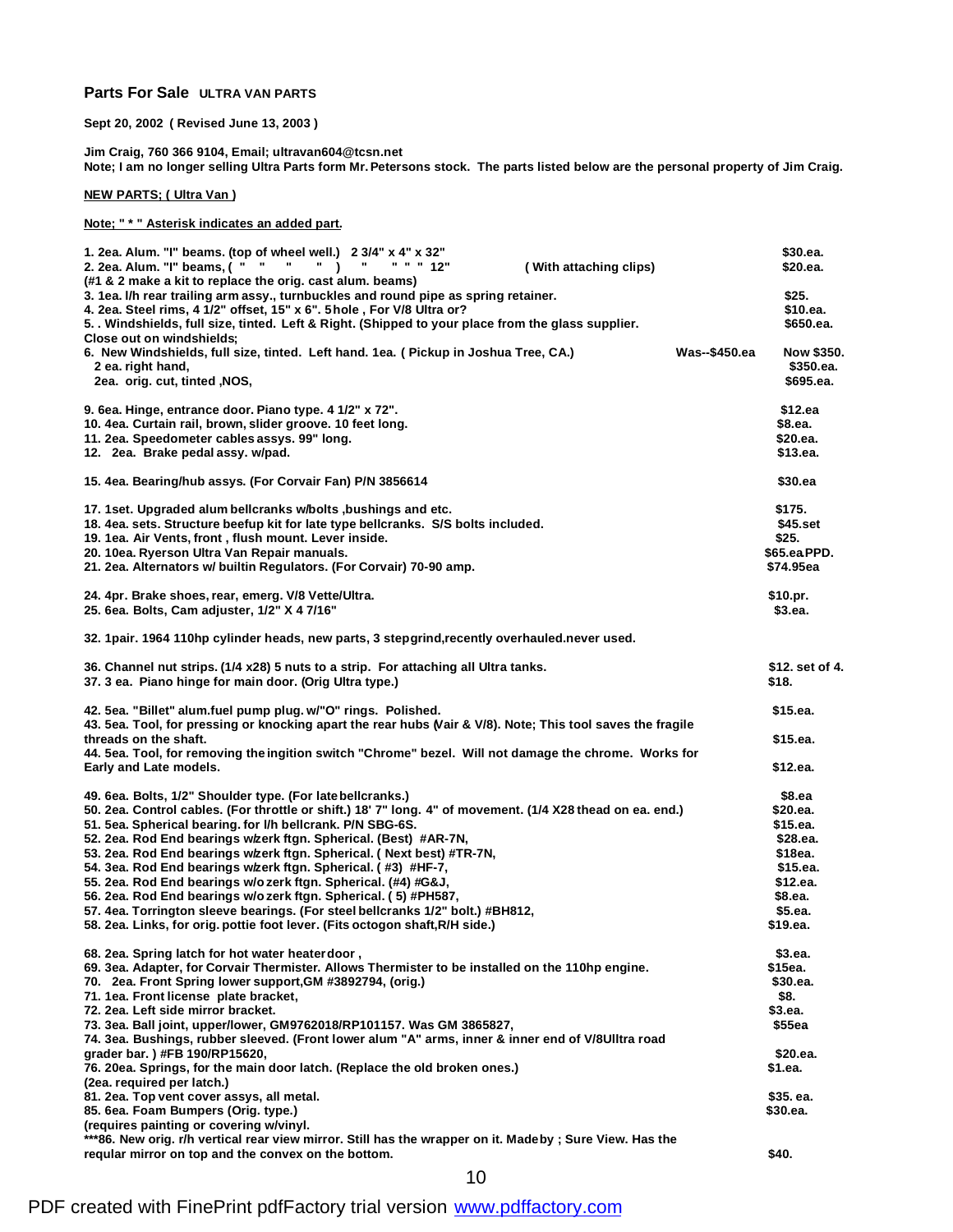| <b>USED ULTRA VAN PARTS;</b>                                                                                 |                                  |
|--------------------------------------------------------------------------------------------------------------|----------------------------------|
| 1. Ball joint, upper/lower, GM3865827,                                                                       | \$10.1ea.                        |
| 2. Windshield wiper motor assy. Bosch, (Tested) Type WWF, 1 7/8" shaft.                                      | \$60, 3ea.                       |
| 3. Spring saddle, lower, front coil spring, (Ref. GM 3892794)                                                | \$15, 1ea.                       |
| 4. Rubber bumper, top of shocks. About 2" tall.                                                              | \$8.ea. 10ea.                    |
| 5. Gauge, Water level indicator, (Orig.)                                                                     | \$5.ea. 2ea.                     |
| 7. Thermisters, Orig. Corvair,                                                                               | \$60.ea. 5ea.                    |
| 8. Distriburtor mechanical elect. actuator, 12v. (Change settings from dash)                                 | \$20.1ea.                        |
| 9. Remote starter tool w/battery leads.                                                                      | \$5.1ea.                         |
| 10. Latch, over ctr, type for propane tank.                                                                  | \$5.1ea.                         |
| 11. Gauge, cyl. hd. temp. (Westach) w/sender. 200-500F (100-250C)                                            | \$24.1ea.                        |
| 12. Wire harness, #STE-EK,15' long. S/W. for use w/cyl hd. temp gauge #284-AK.                               |                                  |
| Thermalcouple lead not included.                                                                             | \$15.1ea.                        |
| 13. Wire harness,#STE-EK, 15' long. S/W. W/thermalcouple lead.(Attaches under a sparkplug.) For use with     |                                  |
| S/W cyl hd temp gauge #284-AK.                                                                               | \$25. 2ea.                       |
| 14. Gauge, S/W, cyl hd. temp. (100-600F)#284-AK. Missing bracket.                                            | \$15.1ea.                        |
| 15. Catalytic heater, Thermx #635, 6000btu, non vented, piezo lighter,                                       | \$35.1ea.                        |
| 16. Catalytic heater, Thermx Mark 2A, ?btu, non vented, Piezo lighter,                                       | \$25.1ea.                        |
| 17. Fuel transfer valve, (Early Ultra Van),                                                                  | \$18.1ea.                        |
| 18. Trailing arm assy. left & right, w/turnbuckles & steel pipe ring for retaining the coil spring. Complete |                                  |
| except for hub assy.                                                                                         | \$30.ea. 1 pr.                   |
| 19. Springs, front & rear, all sizes.                                                                        | \$10ea.                          |
|                                                                                                              |                                  |
| 21. Front alum. lower "A" arms. Early style.                                                                 | \$70.ea. 3 ea.                   |
| 22. Air scoops, for R/H rear air intake for eng. (Orig.)                                                     | \$20. 3ea.                       |
|                                                                                                              |                                  |
| 24. Alum. upper front cast beams for spring support.                                                         | \$40.ea. 2ea.                    |
| 25. Alum. front & rear "I" beams for spring support.                                                         | \$20.ea. 6ea.                    |
| 26. Alum. extrusion ,vertical "channel" for front "A" arms attach.                                           | \$12. ea. 2ea.                   |
| 27. Heater vent covers, external, for orig. wall heater.                                                     | \$10.ea. 3ea.                    |
| 28. Door, main entrance, missing half of slide window. No corrosion.                                         | \$85.1ea.                        |
| 29. Engines 110&140hp. Cores for rebuilding. Inquire.                                                        |                                  |
| 30. Automatic trans. Cores, \$25.ea.                                                                         |                                  |
| 31. Rear axle assys. (Differential) 3:55 or 3:27 gears. Late style. all new seals.                           | \$150.ea.                        |
| 32. Propane tanks, "ASME" horizontial, orig. 10gal. w/gauge.                                                 | \$25.ea. 3ea.                    |
| 33. Exhaust Manifolds. Cast iron, orig. 110hp                                                                | \$15.ea.                         |
| 140hp                                                                                                        | \$35.ea.                         |
| 34. Gas tank, Alum, 30 gal. Late style, w/sender.                                                            | \$90.                            |
| 35. Gas tank, alum, 30 gal, early style, w/sender.                                                           | \$90.                            |
| 36. Water tank, drinking, 30 gal, early style,                                                               | \$50.                            |
| 37. Water tank, Grey, 30 gal. late style,                                                                    | \$50. 2ea.                       |
| 38. Engine cases, w/all studs 110hp,                                                                         | \$85.                            |
| 39. Engine case, Forward control 110hp.                                                                      | \$95. (Rare) w/all studs.        |
| 40. Engine case, early, cut for late crank.                                                                  | \$85. w/all studs.               |
| 41. Speedometer gear reduction assy.                                                                         | \$20.ea. 3 ea. (Ratios unknown.) |
| 42. Wrenches, set of 14, in vinyl window container, 3/8" thru 1 1/4". All chrome. Very good cond.            | \$15.                            |
| ***43. Towing hubs; 1pr. for 4 stud Corvair,                                                                 | \$89.95.                         |
| 1pr. for 5 stud Corvair and Ultra Van,                                                                       | \$89.95.                         |
| *** 44. Tow Bar for Ultra Van. Build by Len Ryerson. Aircraft quailty.                                       | \$125.                           |
|                                                                                                              |                                  |

**Note; If you donot see the part listed that you need, please inquire.**

 **Shipping and packing is extra.**

**All parts are guaranteed to your satisfaction.**

 **Checks ok. 12 day waiting time. Postal Money order, next day shipment.**

**Not set up for credit cards.**

Jim Craig, 7011 Sunny vista Rd, Joshua Tree, CA. 92252